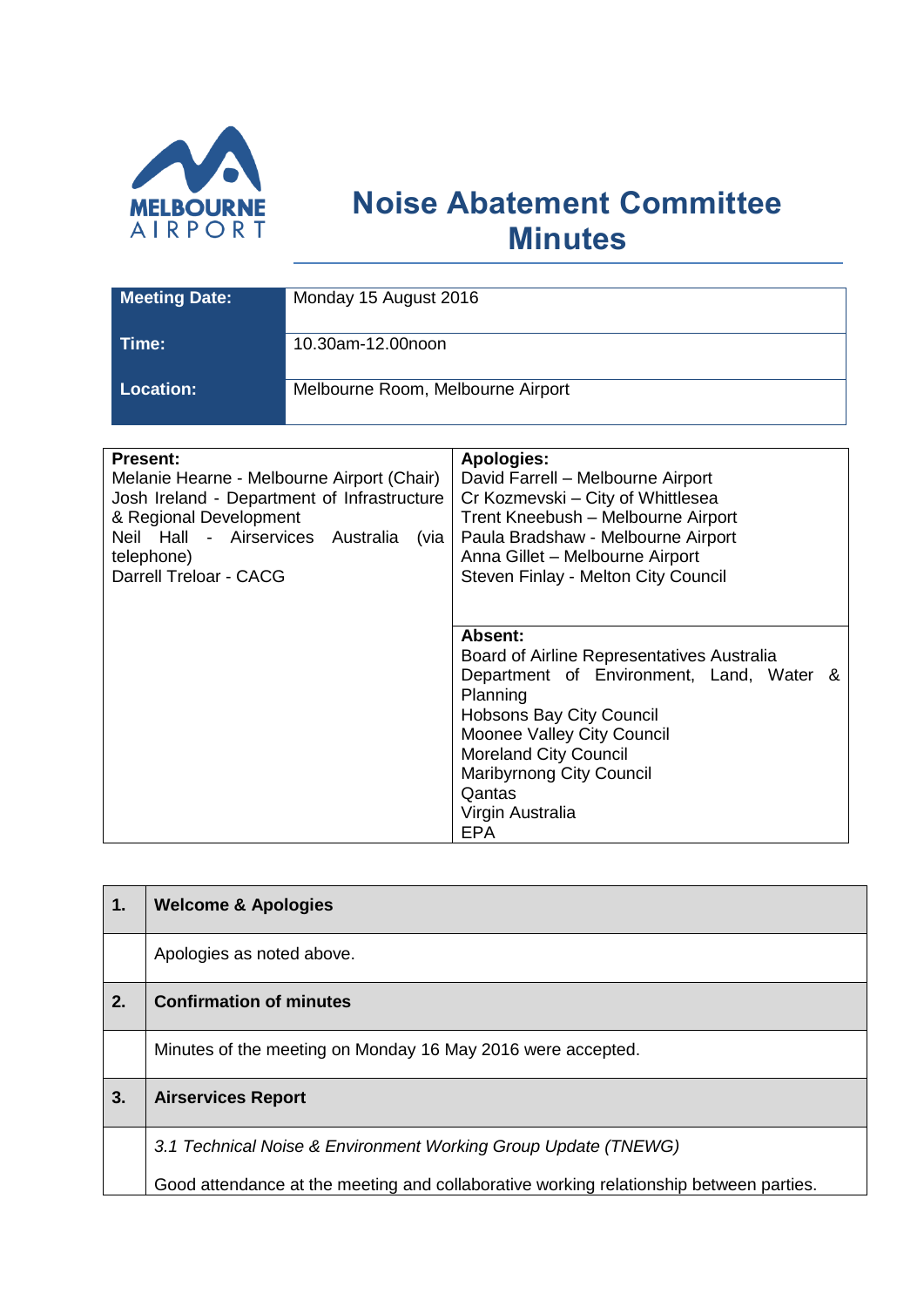$RWY16 RNP – implementation 10<sup>th</sup> November. Fact sheet is available and will also be$ presented to the CACG. Flights from Adelaide, Perth, Tasmania and New Zealand will use more accurate procedures to fly than the existing visual approaches. The community shouldn't notice too much of a difference as the areas under the RNP approaches are currently overflown by arriving and departing aircraft.

Flight paths will be a little more concentrated, with the RNP approaches used by approximately 5-9 flights per day. Those overflown are already experiencing overflight and aircraft noise in these areas. They may notice that aircraft tracking has changed slightly or is more consistent.

Arrival route from Sydney will not be implemented due to the higher volume of aircraft expected and concerns about possible increased noise.

GLS (GBAS or Smart Path) is expected May 2017. Approaches to RWY 09 moved away, slightly west, from Melton as an identified noise improvement.

TNEWG support for the RDP Parallel Runway Operations Steering and Implementation Group (PROSIG) meetings. The TNEWG will assist in stakeholder engagement and airline benefits, noise impacts and ensuring there is a balanced representation presented to the community.

## *3.2 Keilor Noise Monitor*

Trials were conducted from 28 April to 28 July 2016. Preferences of Keilor East and Horseshoe Bend Road had temporary noise monitors installed.

81% of correlated noise events for arrivals and 70% for departures have a high degree of uncertainty and not compliant with ISO 20906.

East Keilor noise monitor location

17% of all correlated noise events (arrivals and departures) have a high degree of uncertainty and 17% are not compliant with ISO20906. 83% compliance is a satisfactory representation of the noise events affecting this area.

For B738 distance from median flight path resulted, in 1dB decrease for arrivals and 0 for departures directly under the flight path.

CACG will be updated accordingly.

3.3 *Summary of Airservices Aircraft Noise Information Report Melbourne Basin Q2 2016*

ANIR still not available.

Flight path use Q2, refer to image below.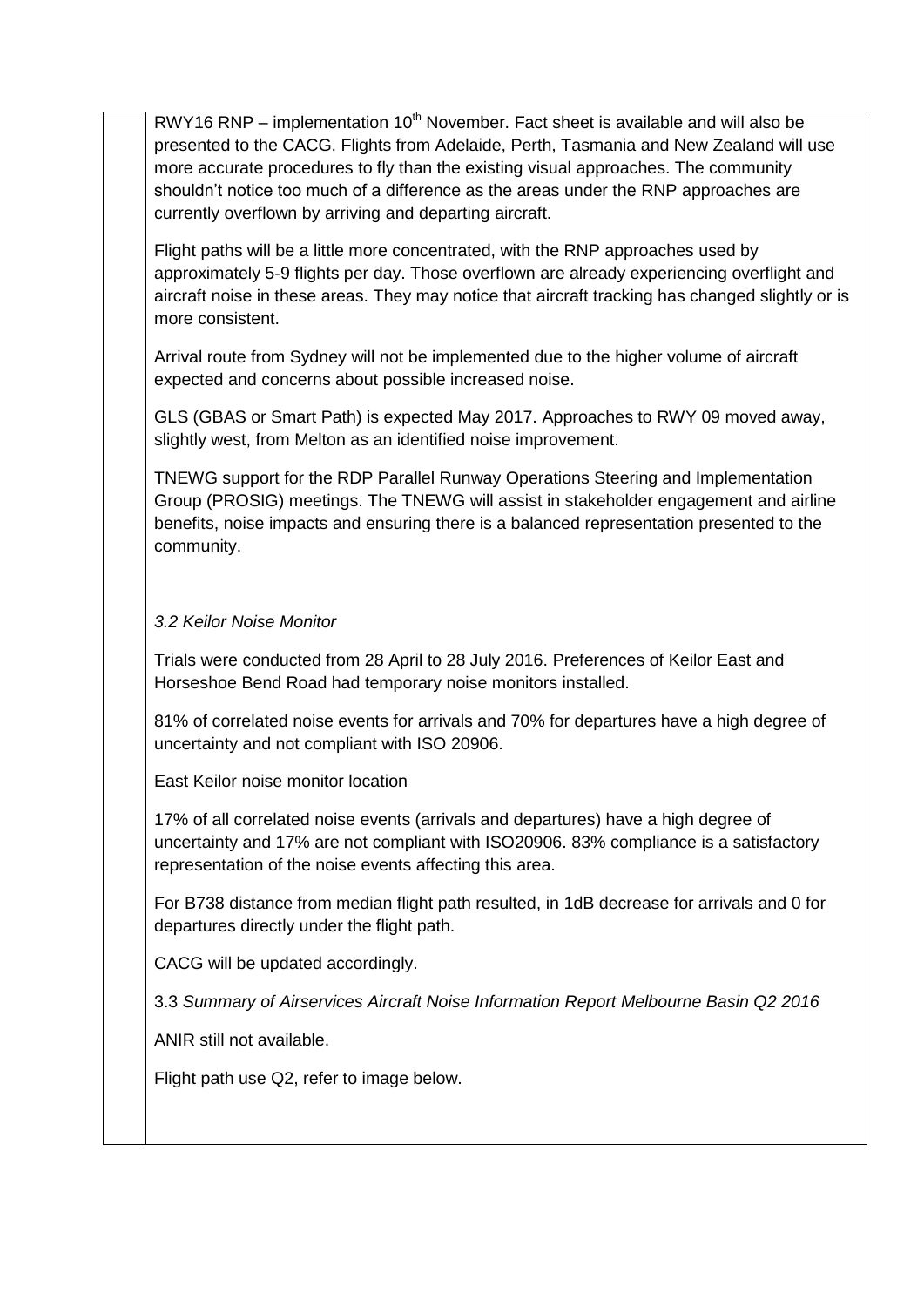

RWY 34 used a lot during this time of year due to the weather patterns. Arrivals also on RWY27, refer to image below.

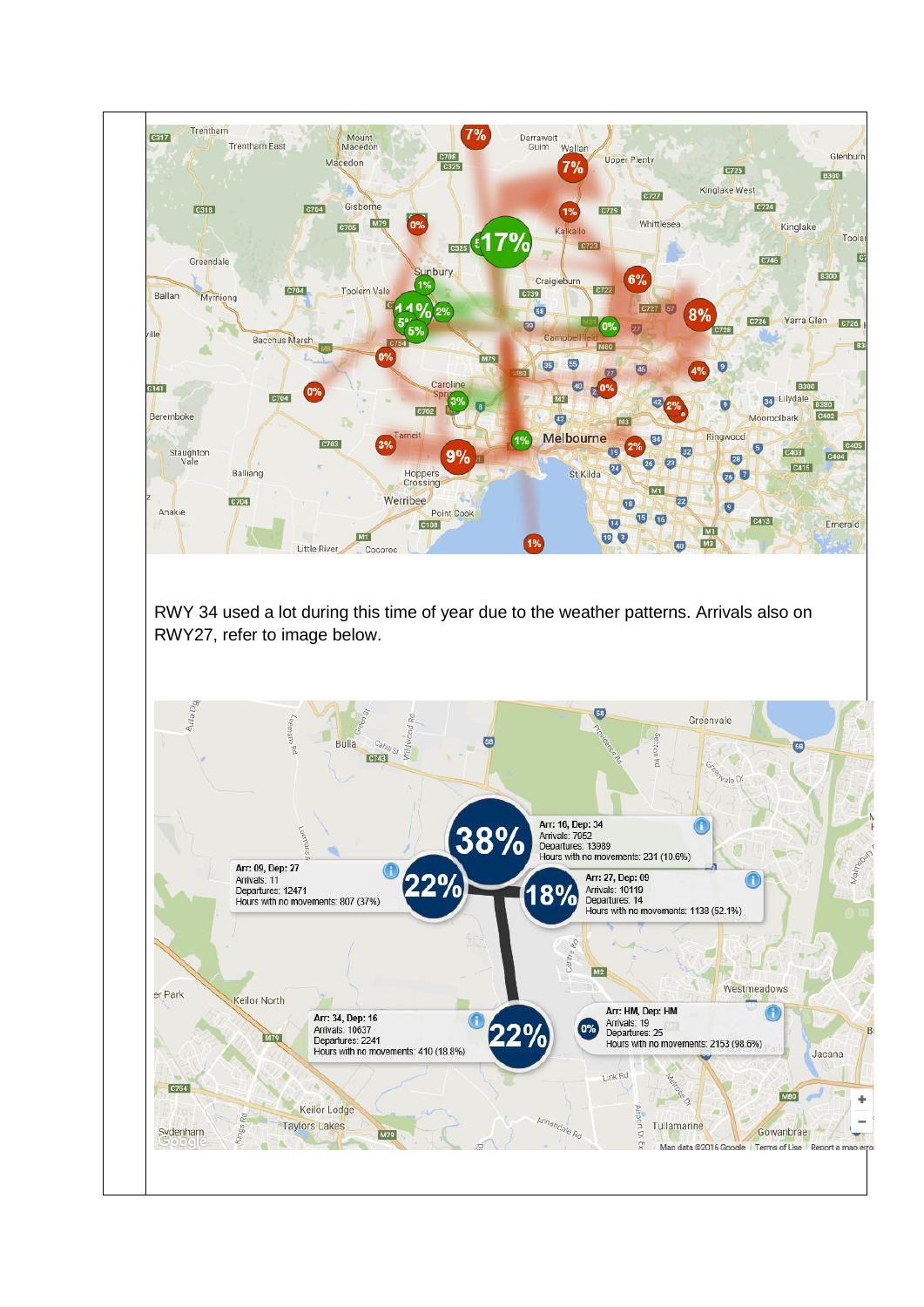|    | Movements - hourly on an average day during the 3 months, traffic is very consistent<br>throughout the day. Peak periods in a day are from 6am to 10pm and considering number of<br>aircraft departing and arriving.                                                                                                                                                                                                      |
|----|---------------------------------------------------------------------------------------------------------------------------------------------------------------------------------------------------------------------------------------------------------------------------------------------------------------------------------------------------------------------------------------------------------------------------|
|    | Movements daily – shows the trends depending on days during the week.                                                                                                                                                                                                                                                                                                                                                     |
|    | Noise levels over the monitors, particularly over 70dBA which is considered as disturbing<br>during the day. Coolaroo has 117 movements a day which is considerable.                                                                                                                                                                                                                                                      |
|    | 73 complainants contacted Airservices about activities during April - June 2016.                                                                                                                                                                                                                                                                                                                                          |
|    | Avondale Heights was the only suburb with 5 or more complainants during April – June.<br>Reflected of arrivals on RWY 34 because of seasonal wind conditions, and Avondale Heights<br>is affected by arrivals. Residents would be seeing an increase in the number of aircraft over<br>their neighbourhood.                                                                                                               |
|    | Issues are now assessed, and better attention can be focused on the key concerns.<br>Increased frequency is considerable, particularly during seasonal changes. Also change/of<br>different location of flight path. No flight paths have been considerably changed, yet some<br>operational procedures have changed and some residents may be seeing an increase. Night<br>movements is the third issue of complainants. |
|    | Increased frequency issue has been addressed more, this reflects concerns based on<br>seasonal trends and is reflective in runway use.                                                                                                                                                                                                                                                                                    |
|    | Greenvale complaints in January. Runway 27 and 16 arrivals and Runway 34 departures and                                                                                                                                                                                                                                                                                                                                   |
|    | was concerned with the volume of aircraft and that the aircraft were too low.                                                                                                                                                                                                                                                                                                                                             |
|    | Action 1: Airservices to do an online presentation of new ANIR Reports and show<br>functionality.                                                                                                                                                                                                                                                                                                                         |
|    | Action 2: Airservices to demonstrate functionality of WebTrak My Neighbourhood and<br>data available.                                                                                                                                                                                                                                                                                                                     |
|    |                                                                                                                                                                                                                                                                                                                                                                                                                           |
| 4. | <b>Melbourne Airport Report</b>                                                                                                                                                                                                                                                                                                                                                                                           |
|    | 4.2 Ground Based Noise Complaints                                                                                                                                                                                                                                                                                                                                                                                         |
|    | There were no ground based noise complaints received during Q2 2016.                                                                                                                                                                                                                                                                                                                                                      |
|    | 4.3 Safeguarding update                                                                                                                                                                                                                                                                                                                                                                                                   |
|    | Melbourne Airport attended a workshop on the State Government rezoning proposals in<br>terms of the overlay affecting these sites. The Advisory Committee was due to send their<br>report 30 June 2016 to the Minister for Planning. We still await the outcome.                                                                                                                                                          |
|    | Planning Application: 200 Wildwood Road                                                                                                                                                                                                                                                                                                                                                                                   |